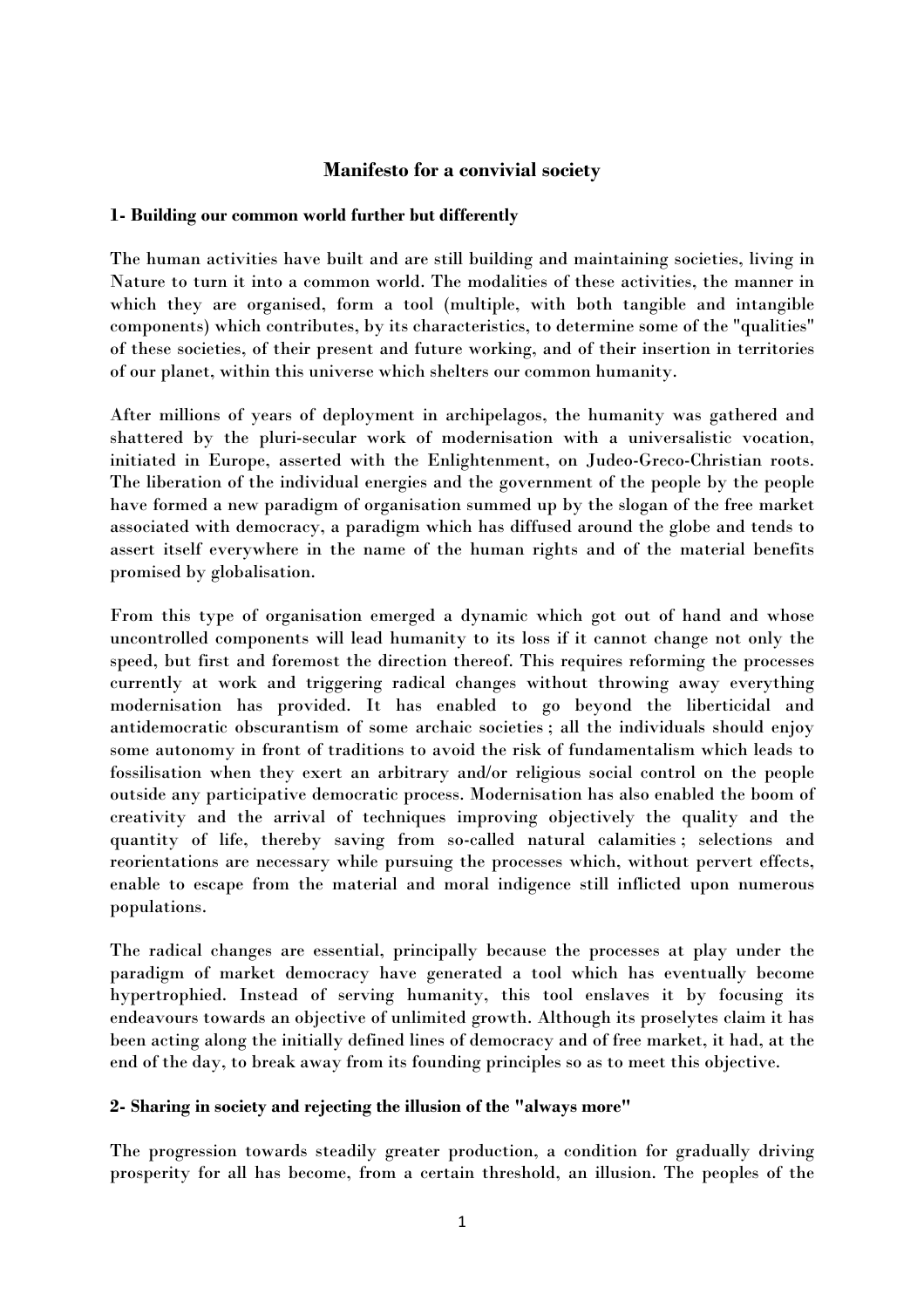societies who have gone beyond this threshold, pursue limitless dreams, leaving them with never satiated desires ; the material comfort of the "middle classes" and individual freedom without taboos, do not bring happiness but dissatisfaction. In "rich" societies, relative indigence (that of the unemployed and of the precarious workers) and absolute indigence (that of the excluded, homeless, without social cover) could not be eradicated. Inequalities between the poorest and the richest increase. The projects of switching to an advanced stage of globalisation have in fact turned into paving the way for a so-called knowledge era which is elitist, with biogenetics, cyber and trans-humanity for a happy few mainly in rich countries. They could be joined by certain upper classes in the emerging countries (China, India, Brazil etc...). These countries are still below the threshold up to where large populations can still and must be extracted from poverty thanks to the growth of production. However, inequalities explode in those countries. At the world level, let us keep in mind that, on the one hand, the populations below the survival threshold remain since the seventies of the order of one billion people, distributed a little everywhere but especially in the non-emerging countries (in particular in Sub-Saharan Africa), and that, on the other hand, trying to catch up in poor countries with the average consumption conditions of the rich countries is becoming explicitly illusory ; the rich have already exhausted the planet which cannot take it any longer : 5 to 6 times more natural resources would be necessary to extend their average consumption standard to all humanity. Not to mention the irretrievable degradations inflicted on this planet ; they are the fruit of the illusion of mastering Nature, by claiming superiority to the archaic societies who used to respect it, an illusion lasting among the ones who still hope for a technical transition towards cyber-humanity.

For want of changing direction, humanity will destroy itself or will be reduced to an elite perched on a new arch. A change of direction requires a widespread agreement for a selflimitation of production growth and to set up an organisation, which will not rely upon growth to perform a fair distribution of the benefits from human activity.

### **3- Setting up a free and open democracy promoting the collective good**

For humanity to be able to change direction radically before it perceives the deafening signs of an imminent catastrophe, the mobilisation of civil society must still be going from strength to strength so as to weigh in sufficiently on the change of processes. Everywhere, States are hand in glove with the powers organising the endless growth of merchant production. Including in the rich and proselyte countries of market democracy, democracy tends to shrink to a system, on the one hand, of periodic elections of the people's representatives taken from the same small group of politicians and, on the other hand, of extended individual freedoms in a world swamped with brainwashing messages. The State has itself become a tool of unreasonable size but rationalised and the government of men has left room to the governance of things according to the principles of market efficiency. Elections have to compete with opinion polls which guide the leaders longing for power and their campaigns are orchestrated by spin doctors with slogan which tend to turn them into political "products" bearing their "party" tags. Almost everywhere, oligarchies, often technicians, grasp, sometimes at their turn, the control of these Sates. We are far from an openness for a free involvement of the people and far from a people's government by the people, guided by a moral and political philosophy. We are equally just as far from a free market.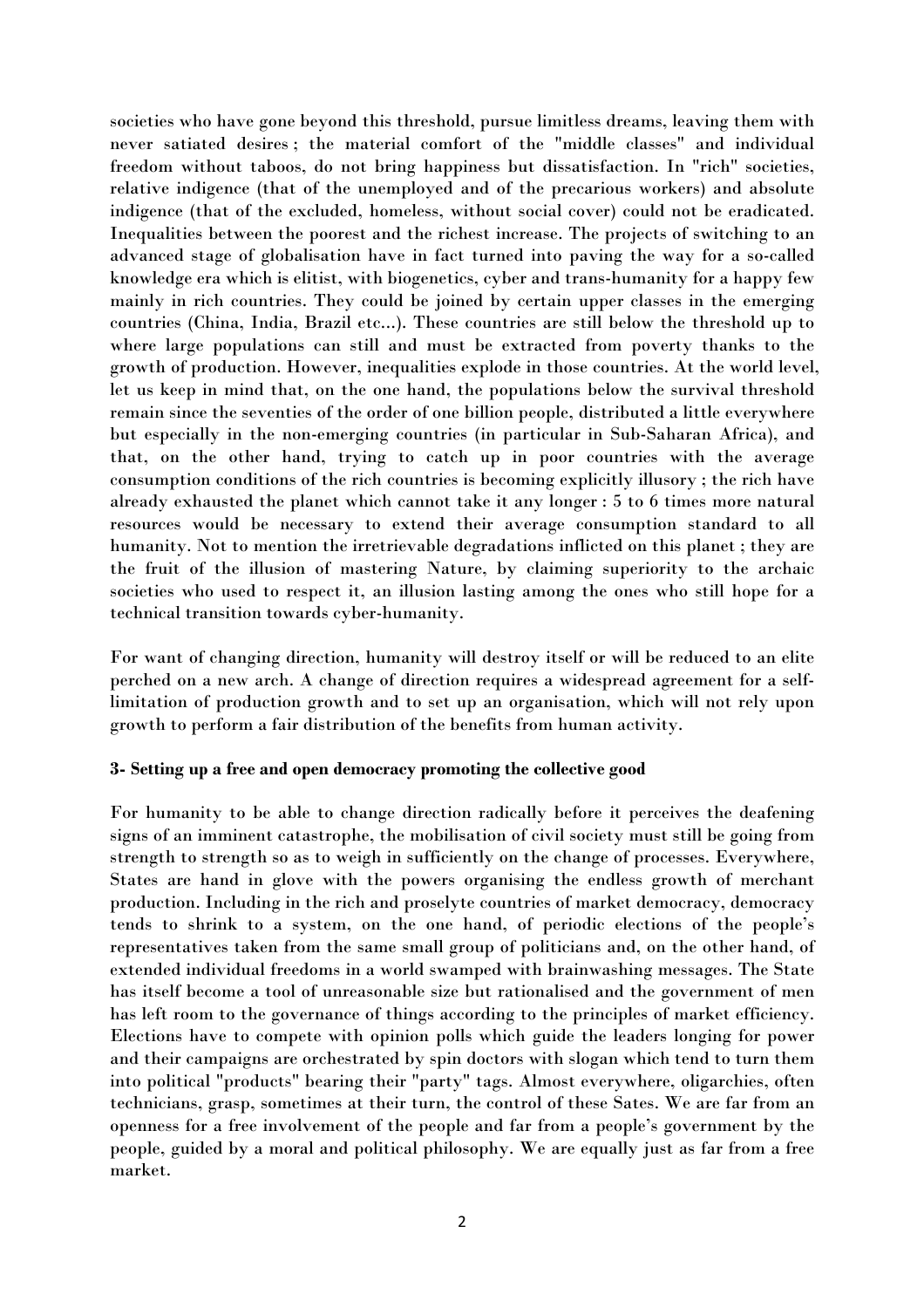The last major company which was dismembered pursuant to the laws in favour of competition was ATT in 1984 : humanity (and markets) are now controlled, in a quasi monopolistic manner, by Google, Microsoft and Apple, Monsanto and, in an oligopolistic way, by a few firms in most sectors of immaterial and material production, media, banks, electronics, chemistry, automotive, pharmacy, etc. Their gigantism does not rest on any serious technical, economic or political rationale (but justifies the State's support since *too big to fail*). The underlying driving force of their occurrence is the search for increased profit for the shareholders who, to secure their prerogatives, grant tremendous remunerations to their appointed executives. They must hence be dismembered ; it is the best way for the productions to be more in compliance with the needs of the largest number of people as well as with collective interest and for their top executives to come back to lower, reasonable and fair remunerations which may still be relatively high according to the services rendered. All things considered, democracy is not the usual operating mode in companies. The monopolies we should refuse are also the radical monopolies, those which compel us for example to use a car in many cities or which would impose eating GMO foodstuffs exclusively. The indispensable choice of an absolute priority given to public transports, the ban of non specific usage of automotive vehicles in cities, supporting the use of bikes, the extension of biological agriculture etc... are choices whose importance is at least as major as that of non-smoking now becoming enforced almost everywhere in rich countries. To be content with little is an ethos of simplicity universally known, also associated with Lao Tse in China or Zen Buddhism in Japan. In front of a dominant model which is an oligarchic democracy at the service of a monopolistic market it is relevant to set up a free and open democracy promoting the collective good.

### **4- Organising the "well-living together"**

The establishment of such a true democracy rests on everyone being able to exert a responsible citizenship which directly takes part at different levels, and through elected representatives, in the management and the definition of the collective good and hence the review of the directions and of the processes. For want of being able to found such policy on the sacred and the immanent, it must still come across as just and fair. The first requirement is that of belonging to the same common humanity, that is to say the humans acknowledge one another as belonging to the group : this involves organising a decent life for everyone and hence first of all securing unconditional access for all to the satisfaction of the essential needs, with a contingent monetary consequence. The primary social link, present in archaic societies and founded on the threefold obligation of giving, receiving and giving back must be restored or rather acknowledged once again, so as to maintain said common humanity ; the feeling of justice and fairness will be able to form the basis of loyalty as regards the collective decisions made after deliberation in a public space of peaceful confrontation. Such imperative should be adhered to at all levels, locally, nationally and internationally.

The project of a convivial society is to give priority to society and to be done with the historical disorder caused by the priority given to economy. This means in particular not only, expressed in monetary terms, an unconditional minimum income for all, but more widely speaking, taking into consideration first and foremost what really counts, i.e. life (*there is no wealth but life* [John Ruskin, who inspired Gandhi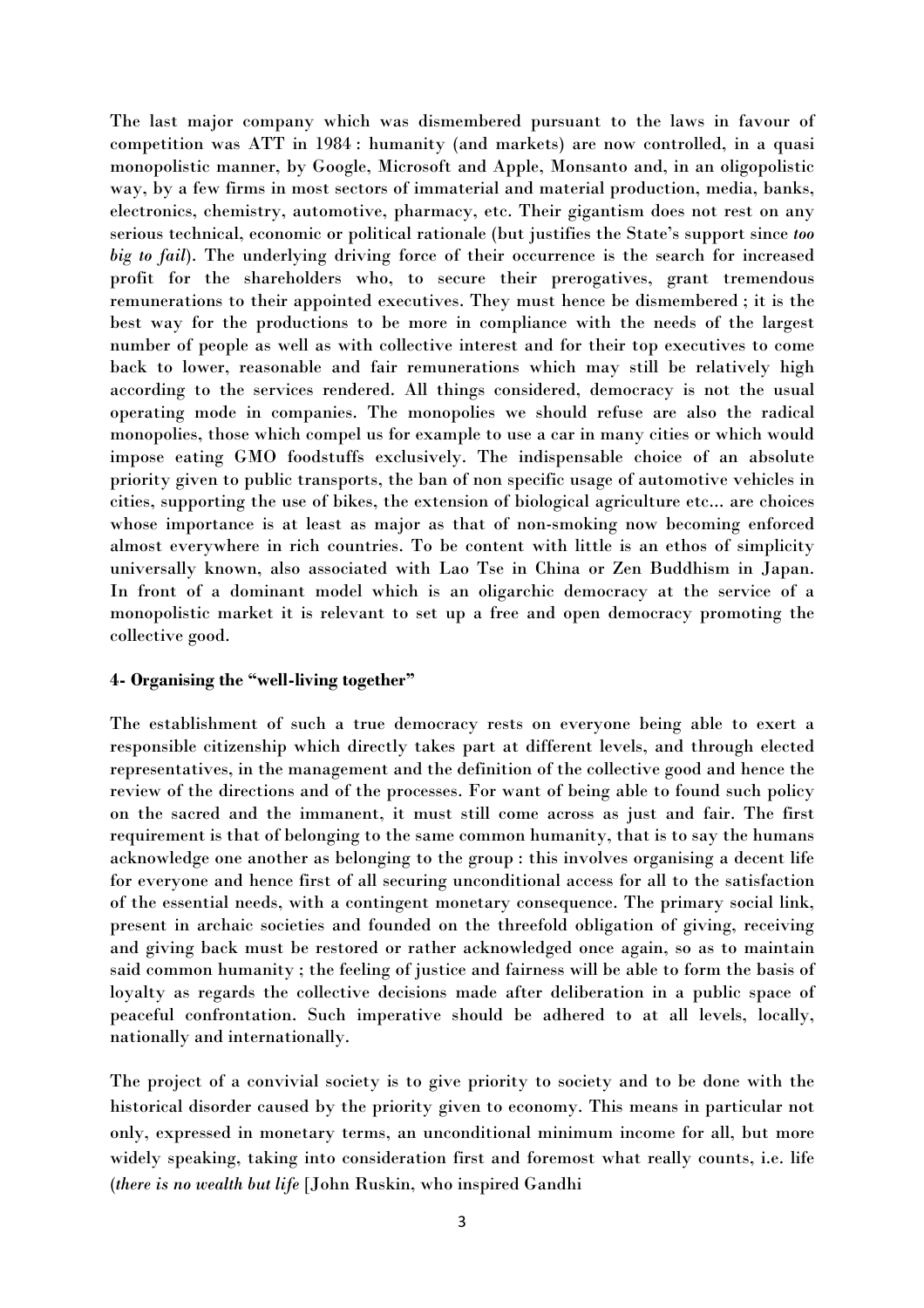]) and not what is counted in monetary terms by the markets or pseudo-markets. The sense of share and cooperation must guide the distribution of the goods essential to living together when they are not distributed at the very time of their creation as they often are within the family framework or by the gifts of Nature : the education of children at school is an extension, organised collectively, of the parental education and further translates in information and knowledge sharing ; public lighting is a similar extension of the sun's benefits, as anything which does up our common living conditions. Both these examples define public goods for collective usage. Food (through agriculture in particular) and housing are goods equally essential to life, and even if used more individually, must be treated apart from ordinary commodities. Such is the meaning of caring for one another ; in our various activities, we must also take care of Nature, as a whole, which is the source of all life, called common patrimony or similar and which we must take into account. The regulation of the activities which may degrade it irremediably cannot be left to market or pseudo-market mechanisms.

# **5- Organising the "well-working together"**

The ambition of a convivial society is to reconsider any human activity in its dimension as a creative activity (either a prosaic or artistic activity), exerted autonomously, and supplying resources which contribute for their own part to feed the life of society. We would be happier if we could "*work* together and *care* for each other*"* (Illich, 1973, p.50), it is a survival condition of humanity. Society needs the creative activity of men and of Nature to live on. Sharing presupposes creation, along a logic of the working or "doing and living together" and not that of an activity solely focused on getting something for oneself (what good is it to me ?) and on accumulating.

Resources are a means of creating. The Earth is a resource which must often be wrought so as to extract other resources from which we could get the elements necessary not to affluence but to enjoy altogether a blissful life. Each shaping or creation step is underpinned by a trained and learnt human activity from an equally shaped human "resource". When organising creation and sharing activities of resources, we must turn our back to all exploitation processes. We must stop exploitation of humanity by tools become hypertrophied tools as well as the exploitation of man by man, denounced in particular by Karl Marx. Humanity must set up a nested organisation interlocking all levels from the local to the global one, according to the principle of subsidiarity : individual autonomy, local autonomy and national autonomy must be combined with the articulations and the cooperations needed to manage individual, inter-individual, local, inter-local, national, international, planetary issues, at the relevant levels.

Certain activities and their outcomes are shared as soon as obtained or are made of resources which must be shared according to jointly decided rules for the reasons stated above. For some of them, these outcomes are products that must however travel from their place of creation to their location of use. Such circulation pertains even more to the "ordinary goods and services" which form the relevant core for a market system. It shall operate effectively as a market freed from power effect from any actor deprived of the legitimacy of the representatives of the public interest. In short, we ought to restore the different laws of competition and the different standards and legislation to delineate and regulate these "markets"' as it had become the case up to the Seventies in the